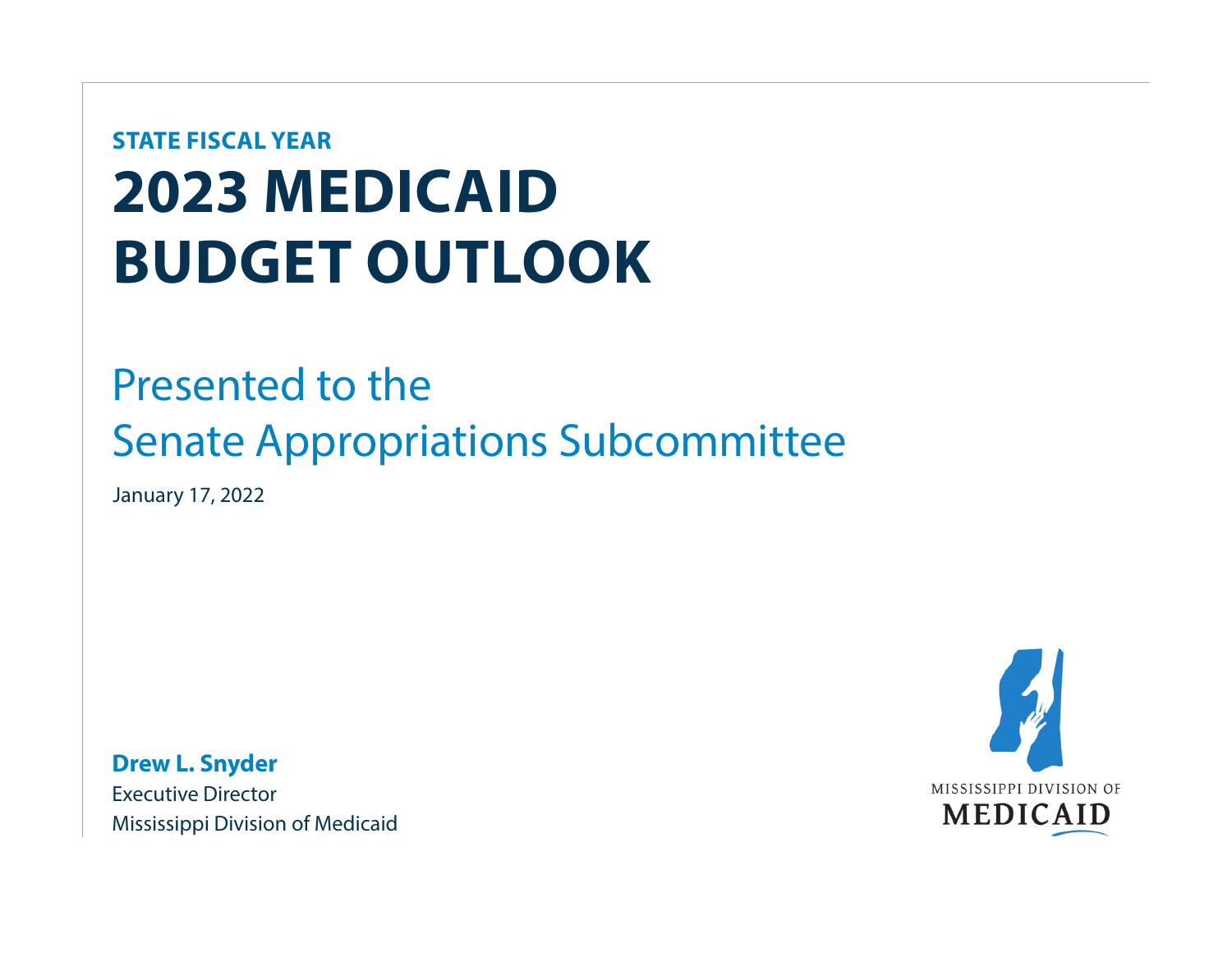## **STATE SUPPORT FUNDING**

#### **STATE FISCAL YEARS 2015-2023**



*Total state support funding, including deficit appropriations, by fiscal year over a nine-year period (2023 amount reflects initial budget request).*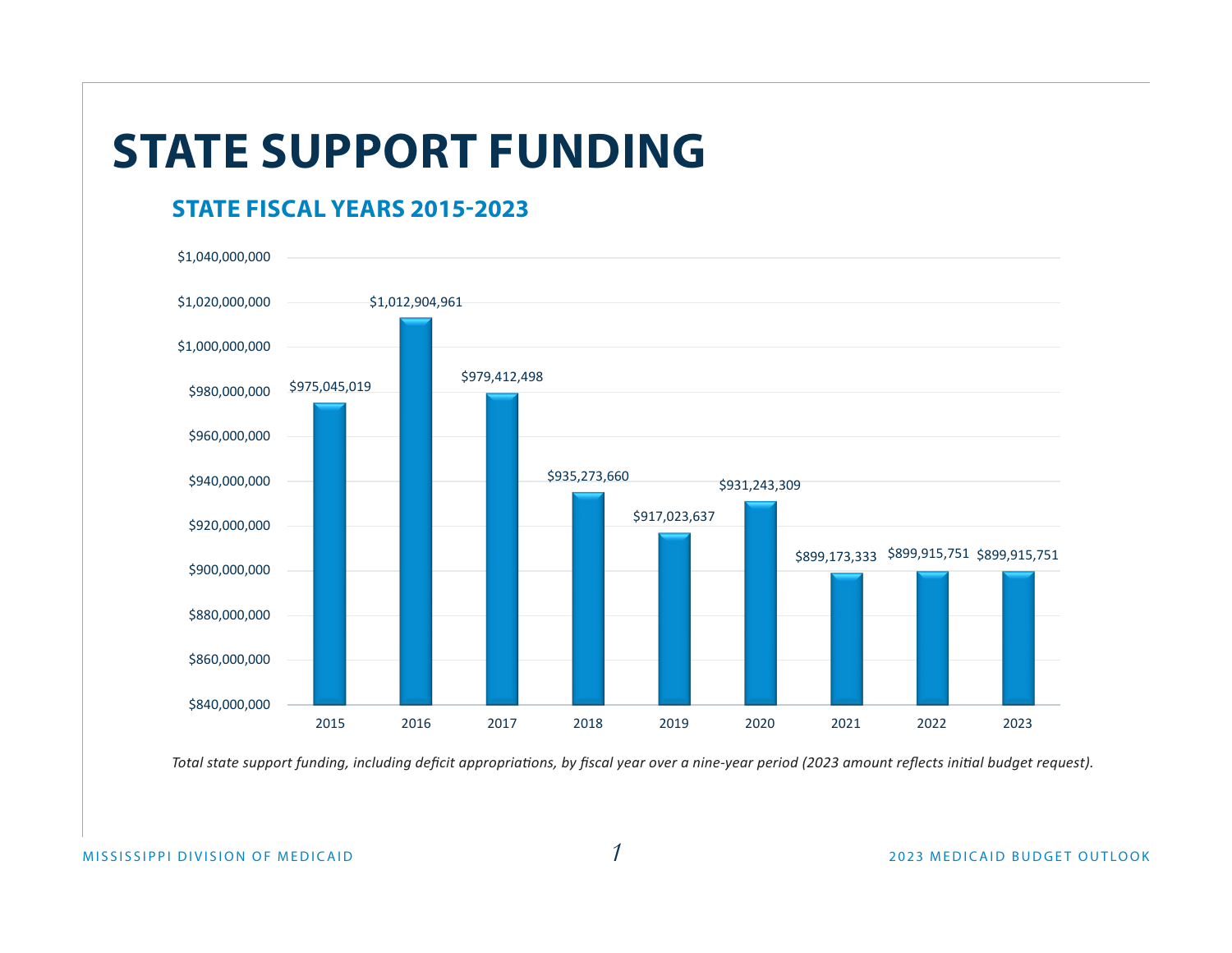

#### **FY 2023 Funding Sources**

|   | <b>Federal Funding</b>                   | \$5,174,824,301 |
|---|------------------------------------------|-----------------|
| > | Direct State Support                     | \$899,915,751   |
| > | <b>Hospital Assessments</b>              | \$266,051,853   |
| > | Other State Agencies - State Portion     | \$75,840,928    |
|   | <b>Home and Community Based Services</b> | \$25,176,387    |
|   | Long-Term Care Facility Provider         |                 |
|   | Assessments                              | \$81,671,246    |
|   | Drug Rebates*                            | \$69,528,600    |
|   | MAPS - UMMC                              | \$8,302,702     |
|   | Provider Refund of Overpayment*          | \$3,032,400     |
|   | Long-Term Care Facility UPL IGTs         | \$4,496,743     |
|   | Physician UPL IGTs                       | \$2,500,000     |
|   | Interest, Misc. Collections              | \$533,200       |

#### **Total**

#### **\$6,611,874,111**

*\* Reported as reduction in medical expenditures instead of revenue.* 

|                                          | \$1,364,488,810 |
|------------------------------------------|-----------------|
| <b>Provider Assessments</b>              | \$363,555,744   |
| <b>Home and Community Based Services</b> | \$25,176,387    |
| <b>Other State Support</b>               | \$75,840,928    |
| Direct State Support                     | \$899,915,751   |
| <b>Total Spending</b>                    | \$6,611,874,111 |
| State Share                              | \$1,364,488,810 |
| Federal                                  | \$5,247,385,301 |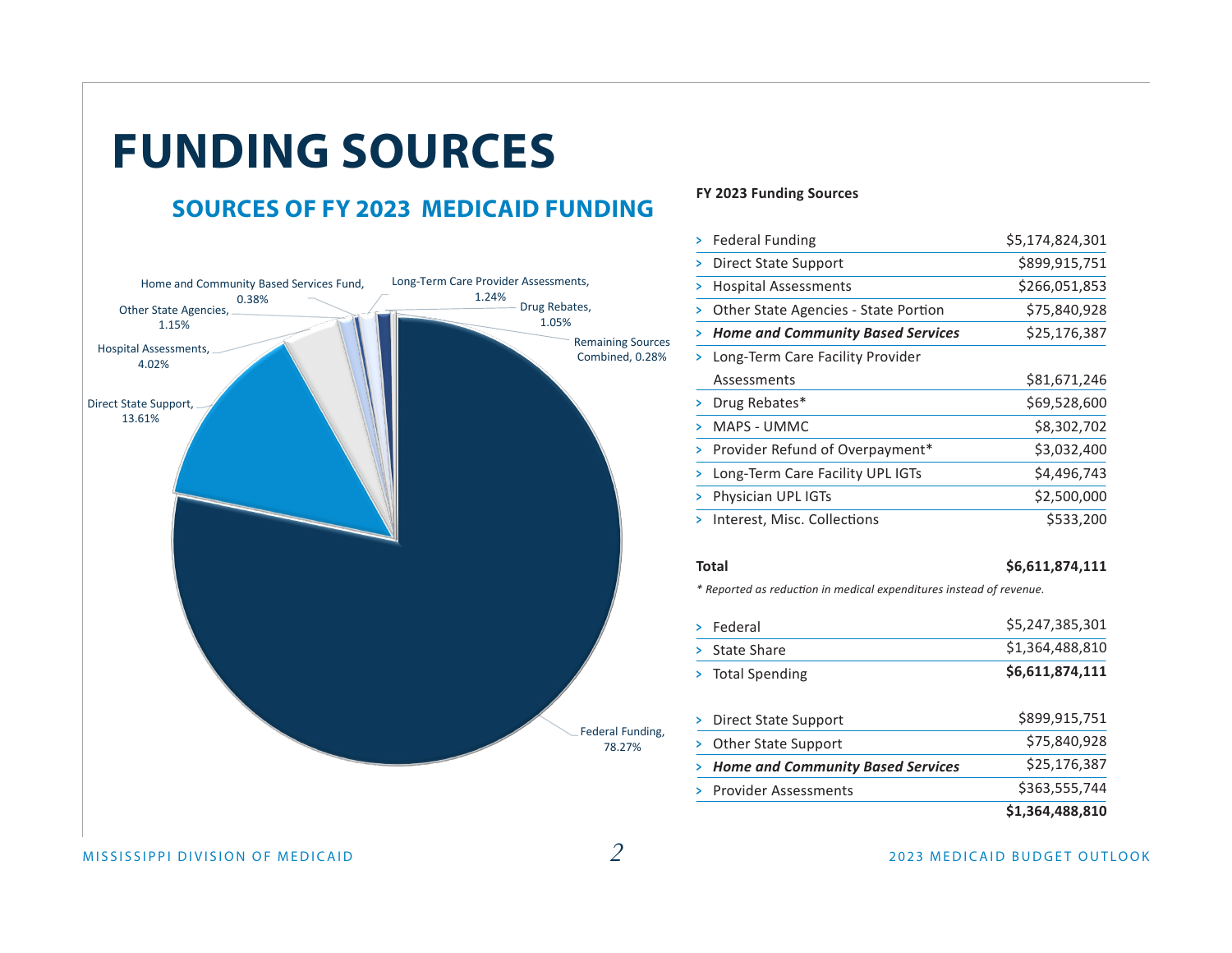## **COST FACTORS**

### **KEY IMPACTS ON FY 2023 REQUEST**



| FY 2022 Appropriation:         |               |
|--------------------------------|---------------|
| > General Funds                | \$836,685,748 |
| > Health Care Expendable Funds | \$63,230,003  |

| FY 2022 Direct State Appropriated Funds | \$899,915,751 |
|-----------------------------------------|---------------|
|-----------------------------------------|---------------|

FY 2023 Impacts on State Funds Request:

| decrease                                                        | \$227,840,923      |
|-----------------------------------------------------------------|--------------------|
| > Difference in state funding including impact of carry forward |                    |
| from FY22 to FY23                                               | ( \$245, 701, 627) |
| <b>FY22 Risk Corridor Impact</b>                                | \$37,192,246       |
| Medical Services: Program Growth - Medicare Premiums &          |                    |
| Crossover Claims                                                | \$24,125,349       |
| > Medical Services: Program Growth - Enrollment, Unit Cost,     |                    |
| Utilization                                                     | (\$23,092,992)     |
| > Administrative Services - reduction in IT system spending     | ( \$17,026,943)    |
| HCBS: Program Growth - Enrollment, Unit Cost, Utilization,      |                    |
| <b>HCBS Fund</b>                                                | (\$6,703,090)      |
| <b>Graduate Medical Education</b>                               | \$1,557,992        |
| Data Lake and Analytics Systems                                 | \$1,310,226        |
| SEC <sub>2</sub>                                                | \$666,603          |
| CHIP: Program Growth - Enrollment, Unit Cost, Utilization       | (\$279,693)        |
| <b>MSCAN/CHIP Procurement Protest</b>                           | \$250,000          |
| Non-Emergent Transportation                                     | (\$138,994)        |
|                                                                 |                    |

| <b>Additional Direct State Funds Requested</b> | \$0.00        |
|------------------------------------------------|---------------|
| FY 2023 Direct State Funds Request             | \$899,915,751 |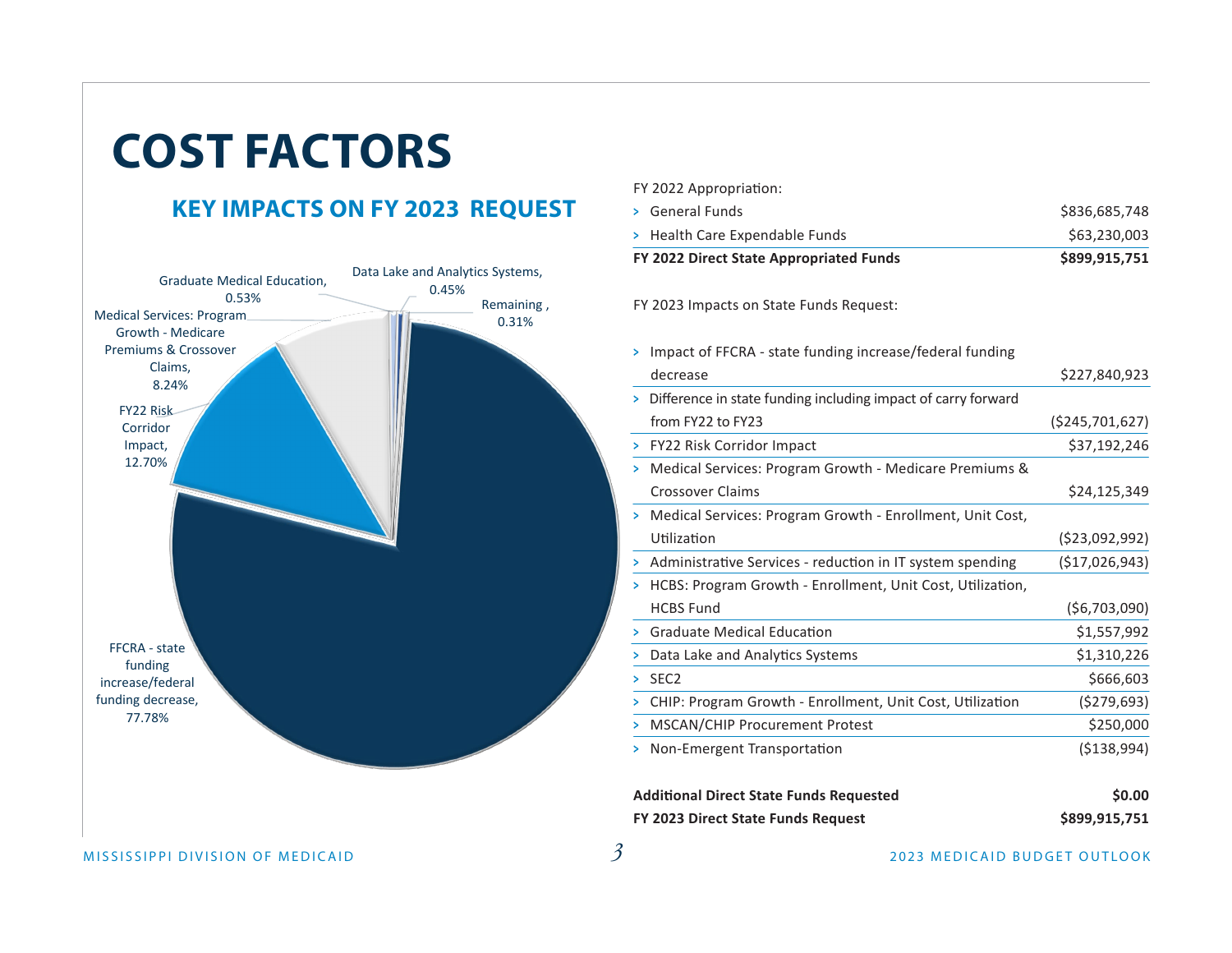### **ANNUAL ENROLLMENT**

#### **STATE FISCAL YEARS 2015-2023**



*The average annual Medicaid enrollment for the past seven state fiscal years excluding the Children's Health Insurance Program (CHIP). Modified Adjusted Gross Income eligibility guidelines, required by the Affordable Care Act, took effect Jan. 1, 2014. Total enrollment subsequently peaked at 746,151 in March of 2015.*